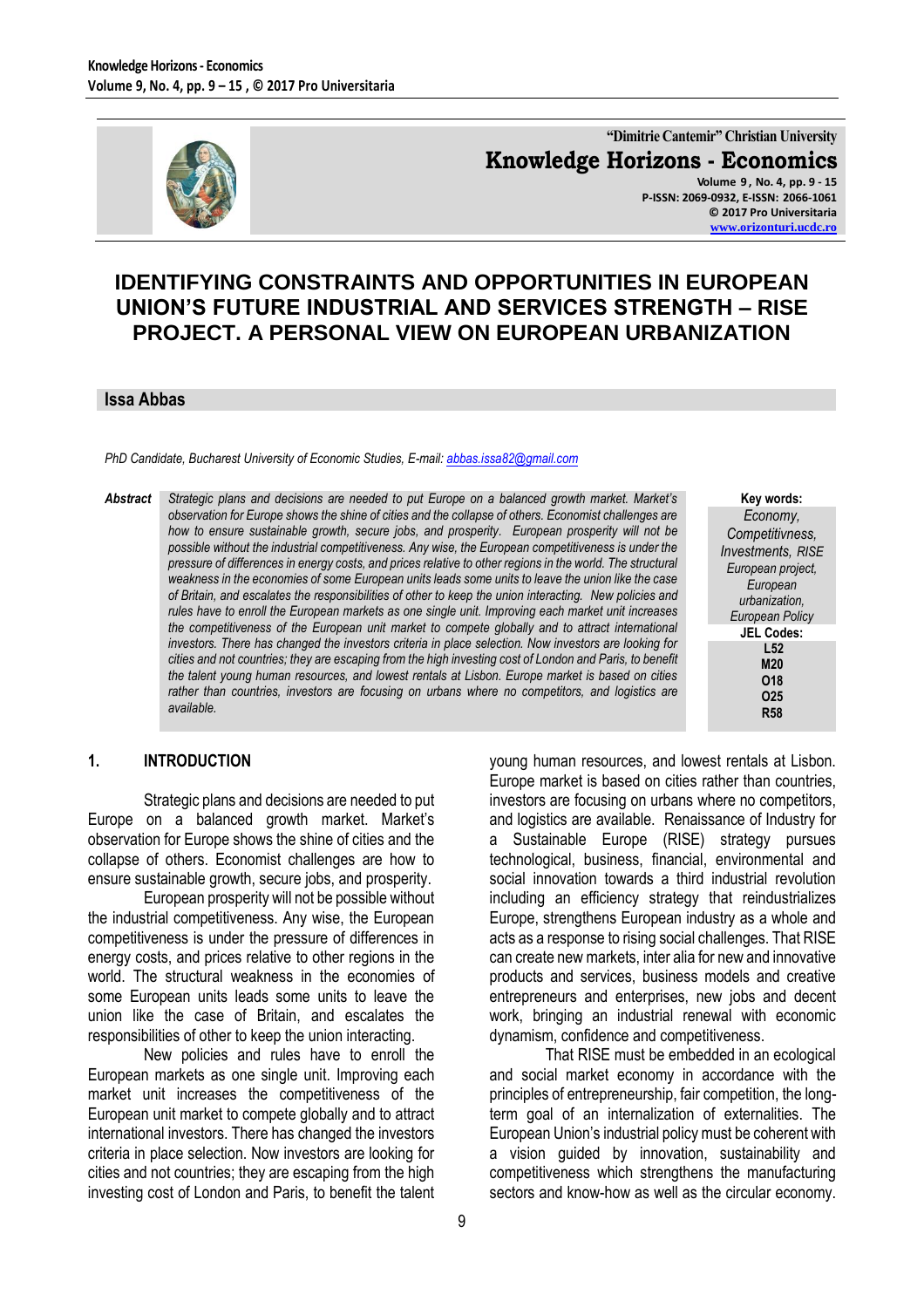RISE must pursue ambitious and realistic industrial targets; notes that the headline target of 20 % would necessitate the creation of at least 400 000 new industrial jobs per annum; strongly supports the 20 % target and proposes that it should be seen as a directional goal aligned with the EU's 20/20/20 goals.

# **2. LITERATURE REVIEW**

Concerning the European industrial policy (IP), is essential for economic development and competitiveness, ensuring long-term prosperity and solving the problem of unemployment given that industry creates one in four jobs, providing employment for some 34 million people. IP must address comparative weaknesses in the EU economy, whether they be a lack of R&D investment, development of energy prices, bureaucratic red tape or difficulty in accessing finance. Industrial policy is horizontal in nature and aims to secure framework conditions favourable to industrial competitiveness. It is also well integrated into a number of other EU policies such as those relating to trade, the internal market, research and innovation, employment, environmental protection and public health. EU industrial policy is specifically aimed at:

(1) 'speeding up the adjustment of industry to structural changes';

(2) 'encouraging an environment favourable to initiative and to the development of undertakings throughout the Union, particularly small and mediumsized undertakings';

(3) 'encouraging an environment favourable to cooperation between undertakings'; and (4) 'fostering better exploitation of the industrial potential of policies of innovation, research and technological development' (Article 173 TFEU).

Seasonally adjusted GDP rose by 0.6% in both the euro area (EA19) and in the EU28 during the second quarter of 2017, compared with the previous quarter, according to a preliminary flash estimate published by Eurostat, the statistical office of the European Union. In the first quarter of 2017, GDP had grown by 0.5% in both zones.

 $\overline{a}$ 

Compared with the same quarter of the previous year, seasonally adjusted GDP rose by 2.1% in the euro area and by 2.2% in the EU28 in the second quarter of 2017, after +1.9% and +2.1% in the previous quarter. Notes that industry is responsible for 80 % of expenditure in the field of R&D and that nearly 75 % of European exports consist of industrial goods. It should be mentioned that industry is responsible for much of the value creation in the economy, with each job in industry creating approximately two additional jobs in the supply and service sectors<sup>1, 2</sup>.

### **3. METHODOLOGY**

The objective of the paper is to put the future competitive successful factors and to find the European market strength elements. The methodology of the research will start from analyzing the current market factors by evaluation and analysis of actual studies and statistics in relation with European urbanization. The aim is to get a theoretical understanding, to identify existing concepts and models, to relate them and to discuss critical factors within the usage of the international standard. Explorative studies in selected European countries and towns were done.

Expert interviews with practitioners of the field of urbanization will clarify the present market factors, and define the future trends; evaluation and analysis of statistical data on the development of investments within this branch in correlation to the availability resources.

### **4. EUROPEAN URBANIZATION PROSPECT – SOME CASE STUDIES**

Strengthening recovery is the story in most of Europe's major cities; expanding economics, more liquid credits, low interest rates, and growing demand from occupiers underpins an optimistic view of real estate. Studies haven't shown any poor investment in 2016, the prospect investment has increased from 2006 to 2016. (M. Phillips, 2016)

<sup>1</sup> 123/2017 - 1 August 2017, Preliminary flash estimate for the second quarter of 2017, GDP up by 0.6% in both the euro area and the EU28; +2.1% and +2.2% respectively compared with the second quarter of 2016. Seasonally adjusted GDP rose by 0.6% in both the euro area (EA19) and in the EU28 during the second quarter of 2017, compared with the previous quarter, according to a preliminary flash estimate published by Eurostat, the statistical office of the European Union. In the first quarter of 2017, GDP had grown by 0.5% in both zones. Compared with the same quarter of the previous year, seasonally adjusted GDP rose by 2.1% in the euro area and by 2.2% in the EU28 in the second quarter of 2017, after +1.9%

and +2.1% in the previous quarter. EU28 and euro area GDP growth rates.

<sup>2</sup> The euro area (EA19) includes Belgium, Germany, Estonia, Ireland, Greece, Spain, France, Italy, Cyprus, Latvia, Lithuania, Luxembourg, Malta, the Netherlands, Austria, Portugal, Slovenia, Slovakia and Finland.

The European Union (EU28) includes Belgium, Bulgaria, the Czech Republic, Denmark, Germany, Estonia, Ireland, Greece, Spain, France, Croatia, Italy, Cyprus, Latvia, Lithuania, Luxembourg, Hungary, Malta, the Netherlands, Austria, Poland, Portugal, Romania, Slovenia, Slovakia, Finland, Sweden and the United Kingdom.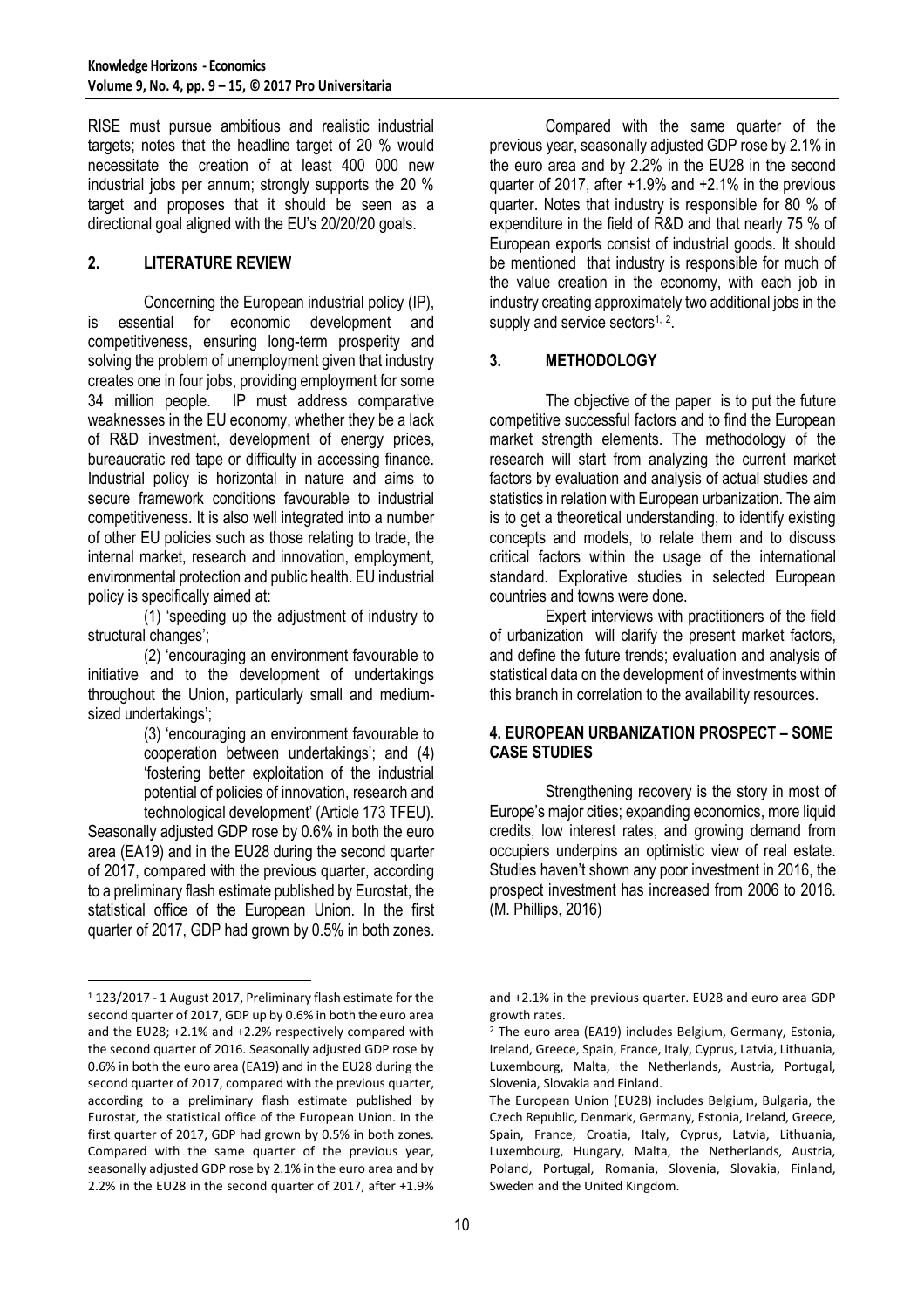# **A. BERLIN**

The strength of the Germany's economy and its main real estate markets shined during 2016 through his capital Berlin. Berlin topped the ranking for both investment and development, while Hamburg took the silver and Munich also featured in the top 10.

Berlin has taken the advantage of the diverse wealth to become much stronger by the prospect investments. All the creative industries are going there;





it is dynamic; and the new infrastructure has attracted multitude of different tenant types. Technology innovation changed Berlin into Europe tech hub, and forming a startup becomes a streamlined process not complicated which facilitates many startups across the Atlantic to run their European operations from there.

"As a startup founder, I love the scene that has sprouted up here. It channels the city's creative energy which has contributed to vibrant art, film and TV, gaming and publishing industries into solve problems through technology. We are fortunate to enjoy a relatively low cost of living compared to other tech hubs like Silicon Valley and London. Living costs are 43% higher in London….." (Verhoog, 2016)

#### **B. HAMBURG**

Hamburg completes the German domination by taking the second spot from Duplin. More than €5 billion has been invested in Germany's trading capital over the third quarter 2015, making it the sixth most active market in Europe.

Investment prospects, 2007-2017



More than 60% of the capital are originated with foreign vendors for whom Hamburg provides a safe haven outside the expensive London and Paris markets. Hamburg is placed at number for development prospects and construction is expected to ramp up in the next years, delivering 127000 square meters of new offices to ease the currently constrained supply. (M. Phillips, 2016).

Hamburg has one of the largest ports; it is one of the top 20 container ports in the world. The Port of Hamburg not only has a very broad network of connections with ports all over the world, but also is one of the dominant ports in the network. (Merk, Hesse, 2016)

### **C. COPENHAGEN**

Economists have determined Denmark as a woeful market up to 2011, Copenhagen now appears sounds to be "noteworth". The Danish capital has "good dynamics in term of younger segments of the population" (M. Phillips, 2016).

Copenhagen is 15-20% cheaper than Stockholm in terms of total costs operating a Scandinavian headquarters or a shared services center for IT, HR, R&D, supply chain, and customer services, the office rental prices as example is 50% cheaper than Stockholm.

Denmark offers the best business conditions in the Nordics in terms of availability of skilled, ambitious and motivated employees. Copenhagen owns the most flexible labor market regulations and polices. hiring and firing can happen almost from one day to another; the total employment costs are significantly lower than in Sweden, in Denmark employer paid social security contributions are less than 1% of salary. (www.fdibenchmark.com, 2017).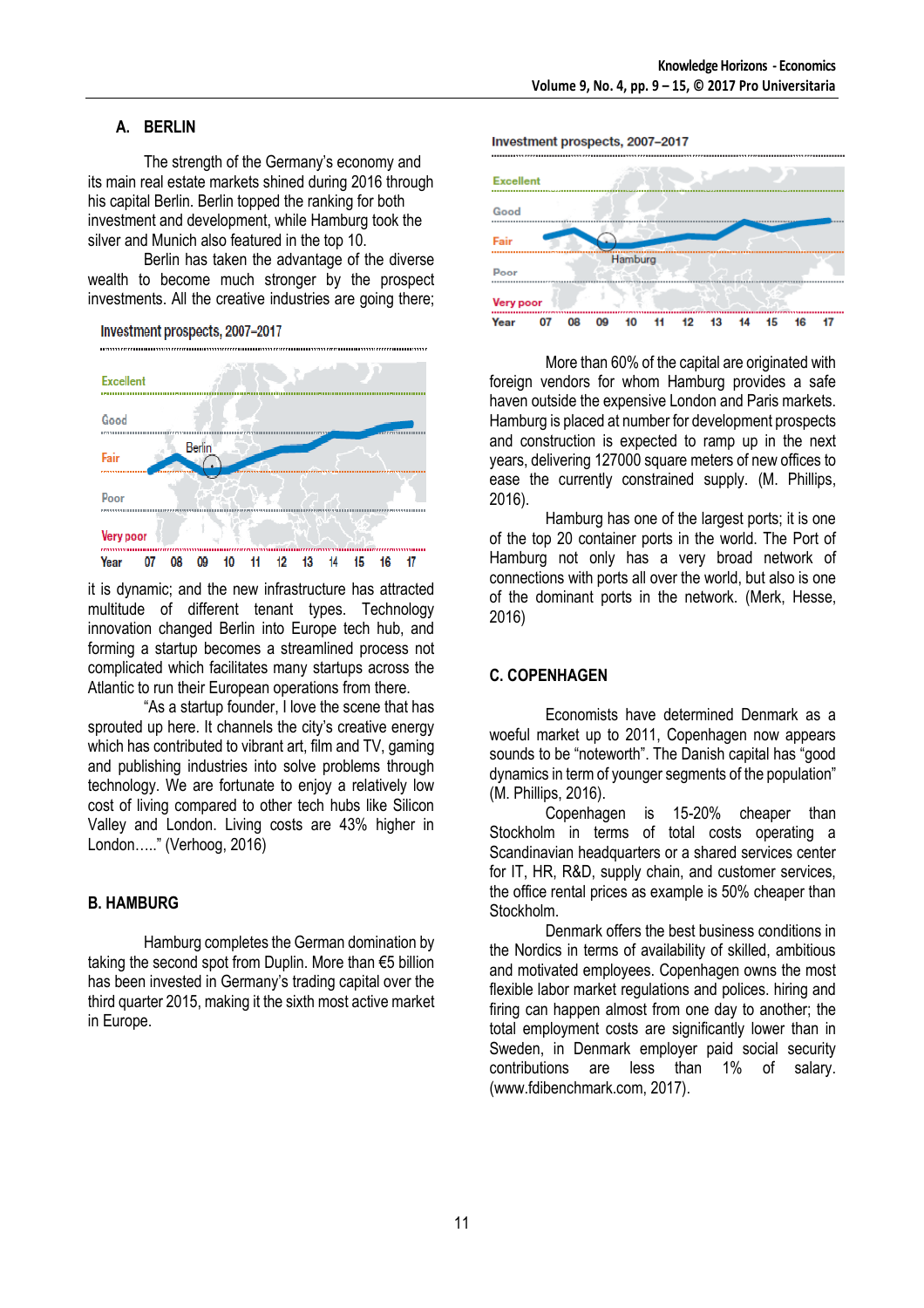#### **D. BIRMINGHAM**

Birmingham is the second Britain's city after London; it has been established in the top 10 places for investment. Birmingham's relative cheapness is also



occupiers to its offices market; global bank HSBC moved its retail division to the city. The €750 million redevelopment of the city's New Street opened in September 2015, including a 25000 square meter John Lewis department store.(M. Phillips, 2016).

Birmingham provides a stable real estate market that doesn't have the sort of wild appreciation/depreciation swings that plague bigger markets like New York and California. Real estate investors know the unemployment rate and job creation rate are important factors to consider when seeking a location. Good news for those seeking to invest in Birmingham, which has an unemployment rate of 4.6%, placing it 14th out of 49 large metropolitan areas.

Birmingham also ranks 19th out of 50 in job creation and boasts a GDP growth of 3.8%, outpacing the national average of 2.5%, placing the Magic City in the top 15% of metropolitan areas. (alliancewealthbuilders.com, 2015).

# **E. LISBON**

Portugal has recovered its credibility, and return back as one of the European markets that is



Investment prospects, 2007-2017

attacking investors around Atlantic. Lisbon's recovery has been dramatic; international popularity and trans-Atlantic connections have hastened its return to health.

Lisbon attracts young talent to start their startups for a lot of reasons: because of the financial system, a very competitive fiscal setting for startups; but also because of the lifestyle and quality of life that entrepreneurs find there. (why Lisbon could be the next tech capital, 2016)

From the point of entrepreneurs, Lisbon has solved the problem of thwarted of high cost living, and the lack of housing. Lisbon wonderful nights and beautiful weather becomes the direction of all those that are escaping from high cost life in London and Paris where the startup is turned to enjoyable process. For startup, it is better to get benefits from hiring high qualified human resources, and the awesome governmental regulations all gives the advantage of changing Lisbon to a new Silicon Valley.

# **F. MILAN**

Milan is the world's 11th most expensive city for expatriate employees, and its influence in fashion, commerce, business, banking, design, trade and industry make it an Alpha world city, as well as the world's 42nd most important in the Global Cities Index. Also, the city's hinterland is Italy's largest industrial area, and the Fiera Milano fair is considered the largest in Europe. Milan, also, has one of Italy's highest GDP (per capita), about €39.277,18 (US\$ 52,263), which is 162% of the EU average GDP per capita.

Milan is also regarded as the true current fashion capital of the world, according to the 2009 Global Language Monitor, and annually competes with other major international centers, such as New York, Paris, Rome, London, Los Angeles and Tokyo. Major fashion houses and labels, such as Versace, Gucci, Armani, Valentino, Prada, Dolce & Gabbana, Moschino and Missoni are headquartered in the city, which greatly contribute to its economy. (The Economy of the City of Milan, 2017)

Milan is home to a large number of media and advertising agencies, national newspapers and telecommunication companies, including both the public service broadcaster RAI and private television companies like Mediaset, Telecom Italia Media and Sky Italia. In addition, it has also seen a rapid increase in internet companies with both domestic and international companies such as Altavista, Google, Lycos, Virgilio and Yahoo! establishing their Italian operations in the city. (The Economy of the City of Milan, 2017)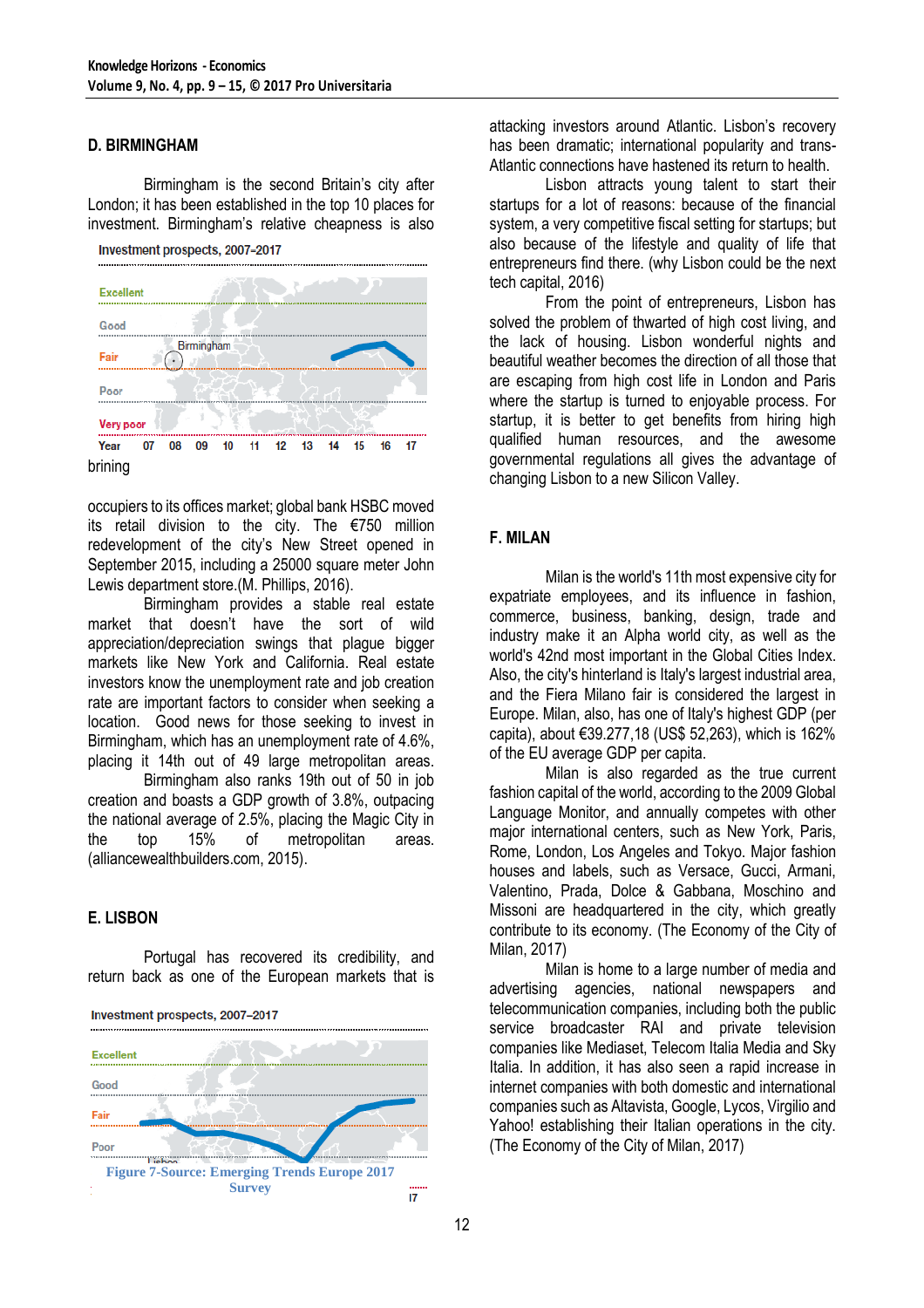#### Investment prospects, 2007-2017



#### **Figure 9-Source: Emerging Trends Europe 2017 Survey**

Other key sectors in the city's economy are advanced research in health and biotechnologies, chemicals and engineering, banking and finance. Milan is the home to Italy's main banking groups (198 companies), including Banca Popolare di Milano, Mediobanca, Mediolanum and UniCredit and over forty foreign banks.

Milan is presently undergoing a massive urban renewal. FieraMilano, the historical city trade fair operator, owned a fair ground known as "FieraMilanoCity", which was dismantled to be house for a major urban development, CityLife district.

#### **G. DUBLIN**

Investment prospects, 2007-2017



In a world of slower economic growth, Dublin's performance in the past three years an average of growth rate of 2.4% annually is probably as good as it gets for a large, mature and diversified economy (Fitzgerald, 2016). Dublin has slipped few ranks from 2014 the only biggest issue is how the Ireland market fares from the context Brexit.

Brexit has added instability to the viewpoint and is required to be a net negative for Ireland. Notwithstanding, two qualifying components ought to be noted. Right off the bat, some slippage can be managed as the Irish economy is plainly growing vigorously at present. Besides, despite the normal effect of Brexit

Ireland is conjecture to keep demonstrating hearty yield and occupations development (Savills, 2016).

The entire recognition is that, Dublin will be a recipient of Brexit. This is joined with private and business advertises that don't offer the deals of a few years back yet which ought to be supported by proceeded with financial development anticipated to be 4.9% for Ireland in 2016 and remote direct venture (Jane Roberts, 2017).

The measure of capital coming into the market has as of now moderated, however that is contrasted with an unmatched measure of movement in 2013, 2014, and 2015 particularly for a market of Ireland size. This is helped by an obligation market that has gone from being "essentially broken with no loaning at all to presumably mostly back towards some kind of typicality". Close by residential and worldwide banks, obligation assets are filling the crevice for higher advance to-esteem and improvement loaning. (Jane Roberts, 2017).

Another positive component is the irregularity among free market activity in the lodging market. For the Dublin rental area, the request in the market is colossal. The request in the market is not quite recently new individuals existing stock is old and individuals need to redesign (Jane Roberts, 2017).



Stockholm is one of the most knowledgeintensive and innovative regions in the world. The core investment opportunities are founded on innovation and tech. Stockholm keeps up its main 10 positioning between European cities, with Sweden's capital discovering support for solid demographics, sound monetary development and, post Brexit, as another sanctuary of political solidness. investors expect Swedish cap rate levels might go down even further especially for the best real estate as the growth there is tremendous especially in Stockholm (Jane Roberts, 2017).

# **H. STOCKHOLM**

Investment prospects, 2007-2017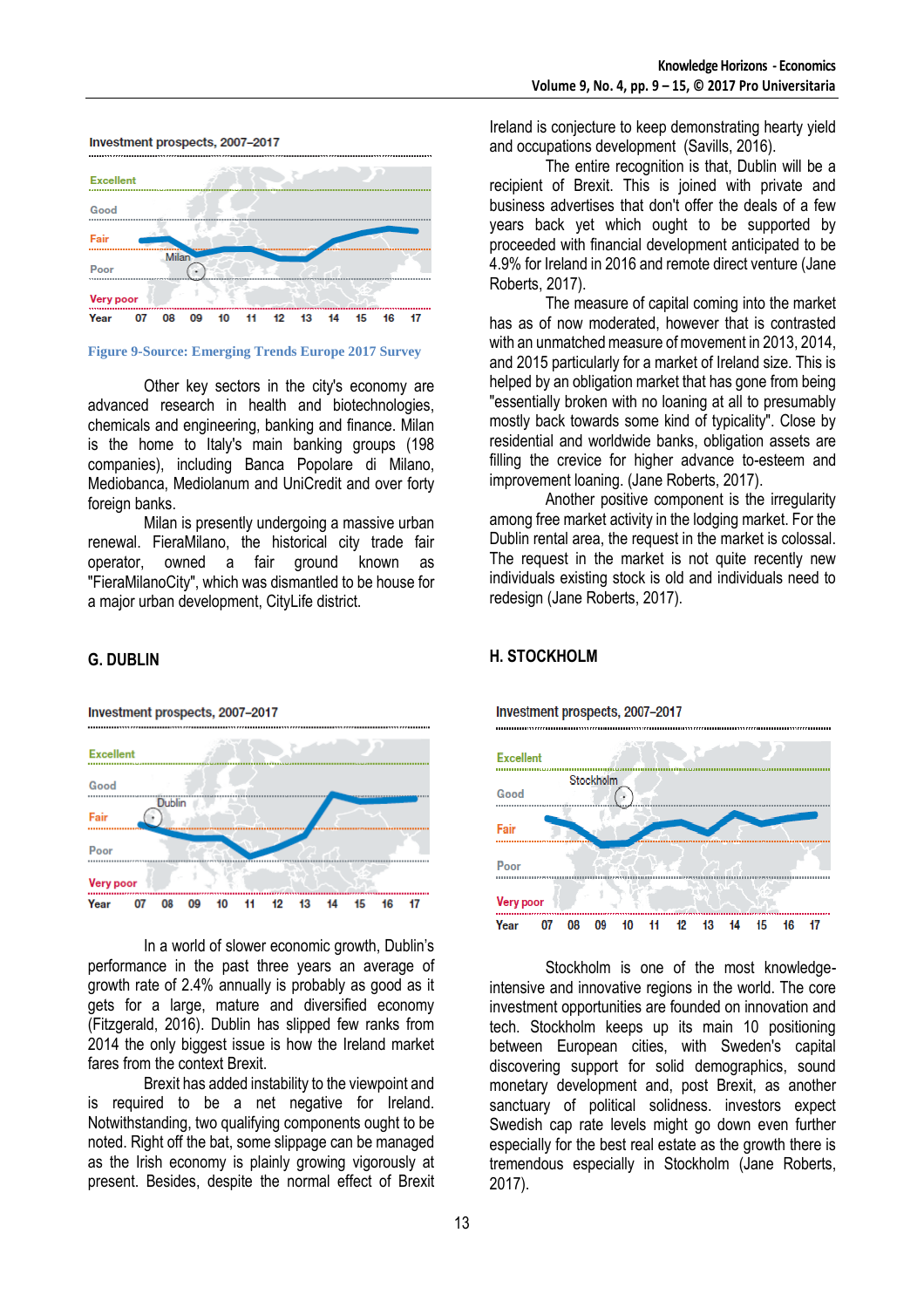Sweden has been a supplier of metals and mining products for hundreds of years, with one of the world's largest known resources of iron ore. Historically, the Stockholm region too has been a stronghold. Now with several projects on the way, a new era has begun. Come and be part of it (Krüger, 2016).

Office properties, trailed by residential properties, were the two biggest sectors in terms of transaction volume during the first three quarters of 2016. The investment volume in the sectors amounted to approximately together 53% of the total transaction volume in 2016. The share of foreign buyers has decreased in 2016. Foreign investors accounted for 14% of the total investment volume during the first three quarters, which is significantly lower compared to the previous years when foreign investors represented 21% of the total transaction volume (P. Wiman, C. Sahlstorm, 2016).

The main drivers behind the strong investment market are that the market is extremely well-supplied with equity along with favorable lending conditions. The favorable market situation has led to a highly competitive market where demand by far surpasses the supply. The high demand for properties has contributed to historically low yields across all property sectors and geographical markets (P. Wiman, C. Sahlstorm, 2016).

There is widespread affirmation now of Stockholm as an built up destination for global capital. An investor says: "Sweden has solid financials, so people look to invest here as a safe haven. We are seeing more and more interest coming, strong interest from Asia also other countries and from other sovereign wealth funds (Jane Roberts, 2017).

Over the past decades, the insight has grown among national, European and international policymakers that policy action cannot be solely guided by reference to gross domestic product and its growth without integrating intangible investment, social and environmental dimensions, individual well-being and qualitative dimensions in the GDP. The changing characteristics of economies and societies in Europe require inclusion of multiple dimensions, including gender and age, new measurement and data for developing new policy for economic growth and wellbeing.

# **CONCLUSIONS**

Europe needs to understand and analyze the changing frame of references for the evaluation of the state and development of societies. Official statistics need to be modernized to provide a more complete picture through the incorporation of new metrics, based on new sources and data collection methods, in coherent frameworks delivering consistent evidences and narratives to policymakers. New sources (including social media) offer unparalleled opportunities to elicit information on welfare, wellbeing and societal progress by other means than traditional sample surveys and require the development of modern, innovative methods for official statistics. With all strata of the population being in scope, methodologically sound official statistics ensure that for e.g. a "silent majority" (those who do not tweet) or marginalized minorities (those who for e.g., lack bank accounts and credit cards and hence leave no trace in certain electronic systems) remain visible to policymakers when innovative, non-traditional sources are used to measure progress. The protection of individual data is furthermore a concern that should be taken into account.